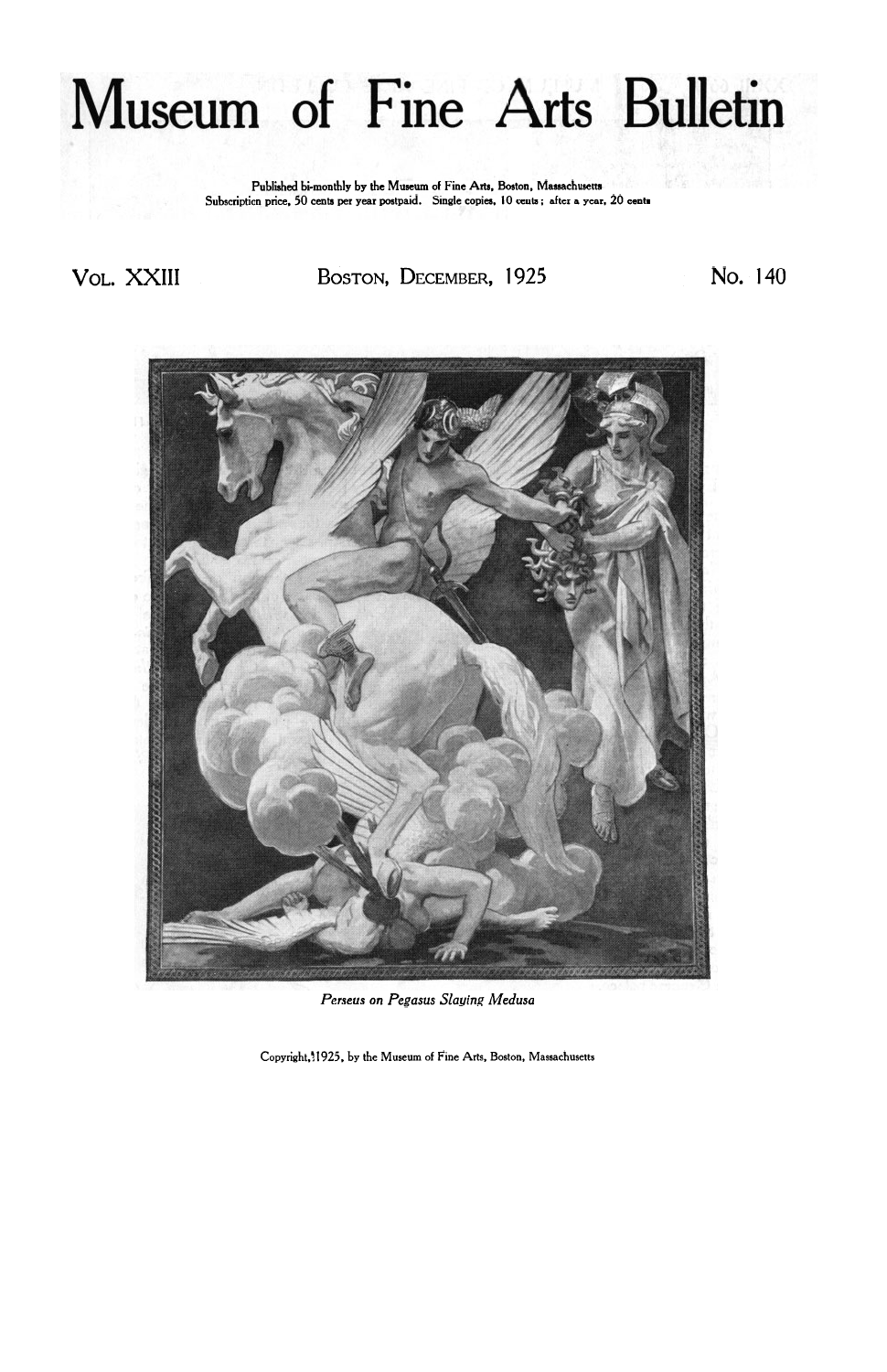

*Old Kingdom Room I* 

The great number of colors found in later tapestries were not used in Music. It is woven with wool and a little silk, the colors ranging from deep pink through neutral orange and yellow to green, blue-green, and blue. The gleam of gold on the throne and on the chains which Music wears, is rendered by the play of pale yellow silk against deeper neutral yellow and orange. There is a fine but sombre note in the balance of blue and pink, with shadows only an enrichment of the color, but the skillful use of soft neutral yellows in lights throughout the tapestry, on the petal of a flower, a gracefully turned leaf, or the intricate folds of the costume, gives to the whole a warm subdued glow. The design lacks the clear suave loveliness of line characteristic of the work of Flemish artists trained in Italy, but there is beauty of color and mass and an understanding of their structural value in the enrichment of a woven wall decoration which places this tapestry in line<br>with the fine tradition of Gothic weaving. G.T. with the fine tradition of Gothic weaving.

## **New Installation of Egyptian Sculpture**

rearrangement of exhibitions has been made<br>possible by the erection of the New Wing for Western Art, and the Egyptian collections are now approached through the doorway opening to the right from the Rotunda at the top of the main staircase. This new approach emphasizes one of the fundamental principles on which the original plan of the completed Museum building was based, and will give to the Egyptian Department, when the reinstallation is finished, a group of galleries forming in themselves a structurally separate unit with independent entrance and with a well-defined circuit.<sup>1</sup> The large gallery adjacent to the Rotunda, designated Old Kingdom Room I, is top-lighted, and here the finest pieces of Egyptian sculpture belonging to the Museum have been installed. A second gallery, Old Kingdom Room *Seshem-nofer Red Granite*  II, lies beyond the first and will contain statuettes, reliefs, and minor objects of Old Kingdom date; from the limestone statuette and the alabaster head<br>it cannot be opened to visitors, however, until early in the Museum collection. An unknown craftsman it cannot be opened to visitors, however, until early in the Museum collection. An unknown craftsman<br>in the new year.

**1 Cf. M.** F. **A. Bulletin No. 133, p. 40. October. 1924.** 

These sculptures, made to serve the spirits **of**  the dead according to the requirements of magic and religion in the mortuary temples and chapels of kings and nobles, are supreme achievements **of**  glyptic art produced during the period of the Pyramid Age, when Egyptian civilization reached its first perfected expression, and they give to the Museum a distinction rivalled in this respect only by the great Museum in Cairo. The portraits include three generations of the royal family of the Fourth Dynasty (about 3000-2900 B.C.). The face of Chephren, who built the Second Pyramid as his tomb at Giza, has been broken from Pyramid as his tomb at Giza, has been broken from<br>a small alabaster statue ; his successor, Mycerinus, is<br>represented by three portraits — the superb colossal<br>sected fours in alabaster, the selekted slate duad seated figure in alabaster, the celebrated slate duad of the King and Queen, and the little figure of the King standing beside Hathor and a Nome Goddess in the slate triad. In the third generation are two sons of Mycerinus, the Princes Khuwenra and Shepseskaf, whose personal appearance is known only



has created a masterpiece in the head of Seshemnofer by expressing through the medium of hard